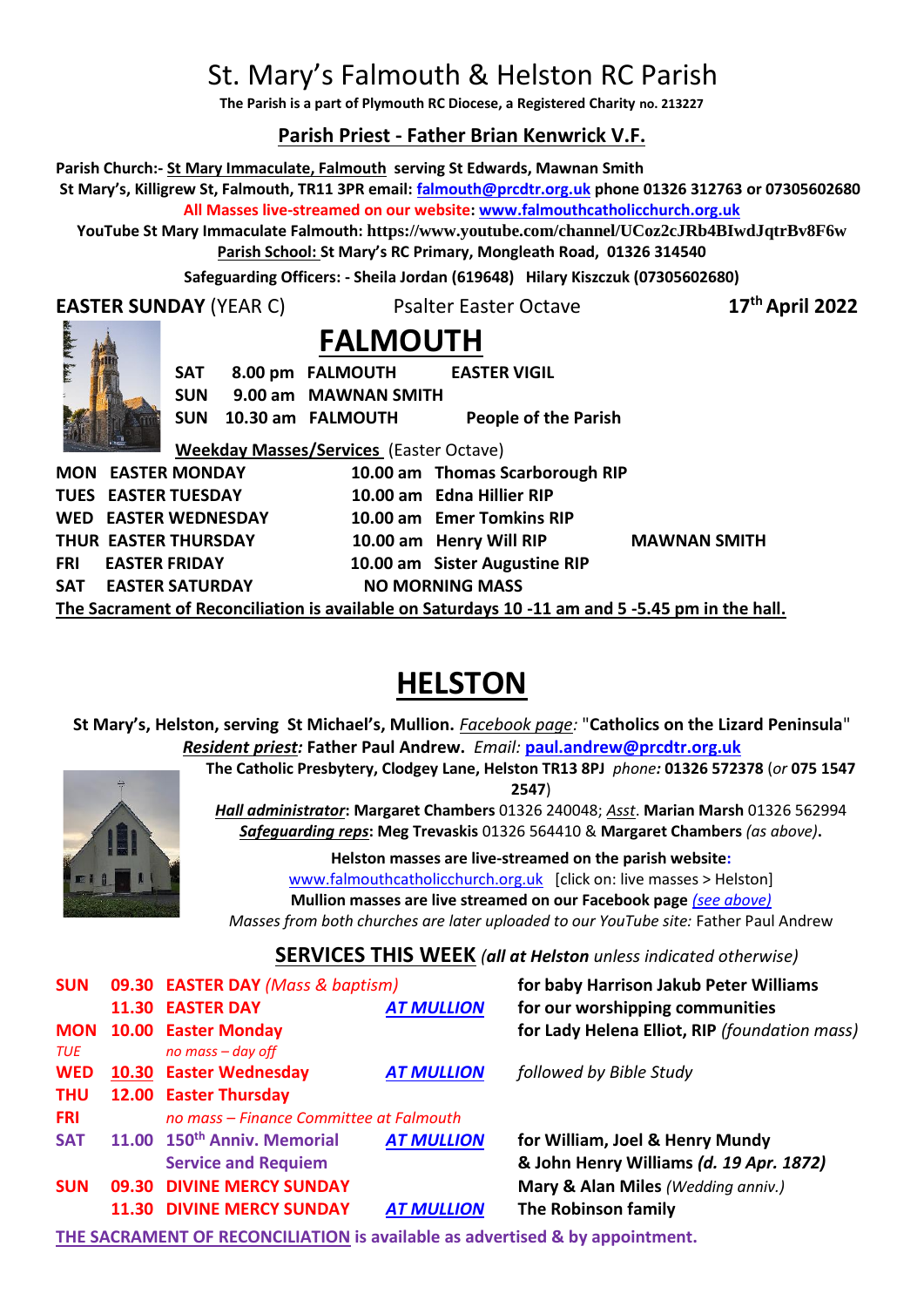# **Helston & Mullion News**

# **A VERY WARM WELCOME to all who are worshipping with us today**.

There is **coffee or tea after mass on Sundays** in the church hall at Helston.

*There appears to be a problem with watching the livestreamed mass at Helston on the ChurchCam app. Please use the parish website instead, as this appears to be OK (details on the front page).*

#### COLLECTION REPORT *(excludes Standing Orders)*:

03/04/22: Helston £123.00; Mullion £97.30; Envelopes: £28.45; Flowers £80.00 TOTAL £328.75

Can we please urge you to think about giving by Standing Order & (for tax payers) using Gift Aid.

## **Forms are available in both churches.**

The annual **Gift Aid Envelopes** for those who use them, are now ready for collection from Fr Paul.

#### **DATES FOR YOUR DIARY**

**Weds. 20th:** 10.30 mass at Mullion (NOT Friday) and Bible Study session after.

**Thu. 21st:** 19.00 Church meeting at Helston to discuss arrangements for the Platinum Jubilee.

**Mon. 25th:** Mass in Helston at 6.30 pm for **St Mark's Day**

**St George's Day** this year will be kept on **Tuesday, 26th April** (because 23rd falls in Easter Week).

**Fri. 29 thApril:** final bible study session after mass. *Father Paul hopes to take an Easter break from Mon 2nd to Sat 7th May, so no services that week.*

**Fri. May 13th:** Coffee at the Chocolate Factory (or the Milk Barn?) after the mass at Mullion to celebrate Our Lady of Fatima.

At Mullion we are now proud to fly the papal flag alongside St Piran's flag.



# **Falmouth & Mawnan Smith News**

#### **First Holy Communion**

The children's classes will resume after the Easter break.

#### **Mass Intentions**

A recent conversation has prompted me to share these words. I will always try to celebrate Mass on the date requested. However, there will be times when this will not be possible even when you have been given a date for the Mass. Requiem Masses always take priority even over booked Masses. This is because Masses are sometimes booked for weeks ahead and this could result in a family having to wait for a Requiem Mass a considerable time after their loved one died. This would not be desirable, practical and certainly not pastoral. Therefore, I ask for your patience and understanding if your booked Mass has to be changed.

#### **St Mary's Fairtrade Stall**

As our monthly Fairtrade stall takes place after coffee in the parish hall on the third Sunday of the month, the stall is cancelled this month as the third Sunday in April is Easter Sunday. Our next stall will take place Sunday 15<sup>th</sup> May 2022.

#### **News for Students**

**Enjoy your Easter break**. We look forward to seeing you for **Food4Soul on Monday 25th April**

**Thank you to Eve O'Connor** and to everyone who sponsored Eve for her Walk Against Hunger for CAFOD.

Eve raised £800 by walking 200km, equivalent to 5km day throughout the 40 days of Lent.

## **Cornwall Hospice Care Knitathon**

**WOW!! We had such a good Sponsored knit with a very productive and enjoyable afternoon. The icing on the cake was the amount of money raised - £1,931 !!! So a HUGE thank you to everyone who supported us - the Knitters and the Sponsors who gave so generously. We are truly grateful. During the lockdown CHC 'lost' six million pounds as there were no fund raising events. So this is a tremendous help. Many, many thanks**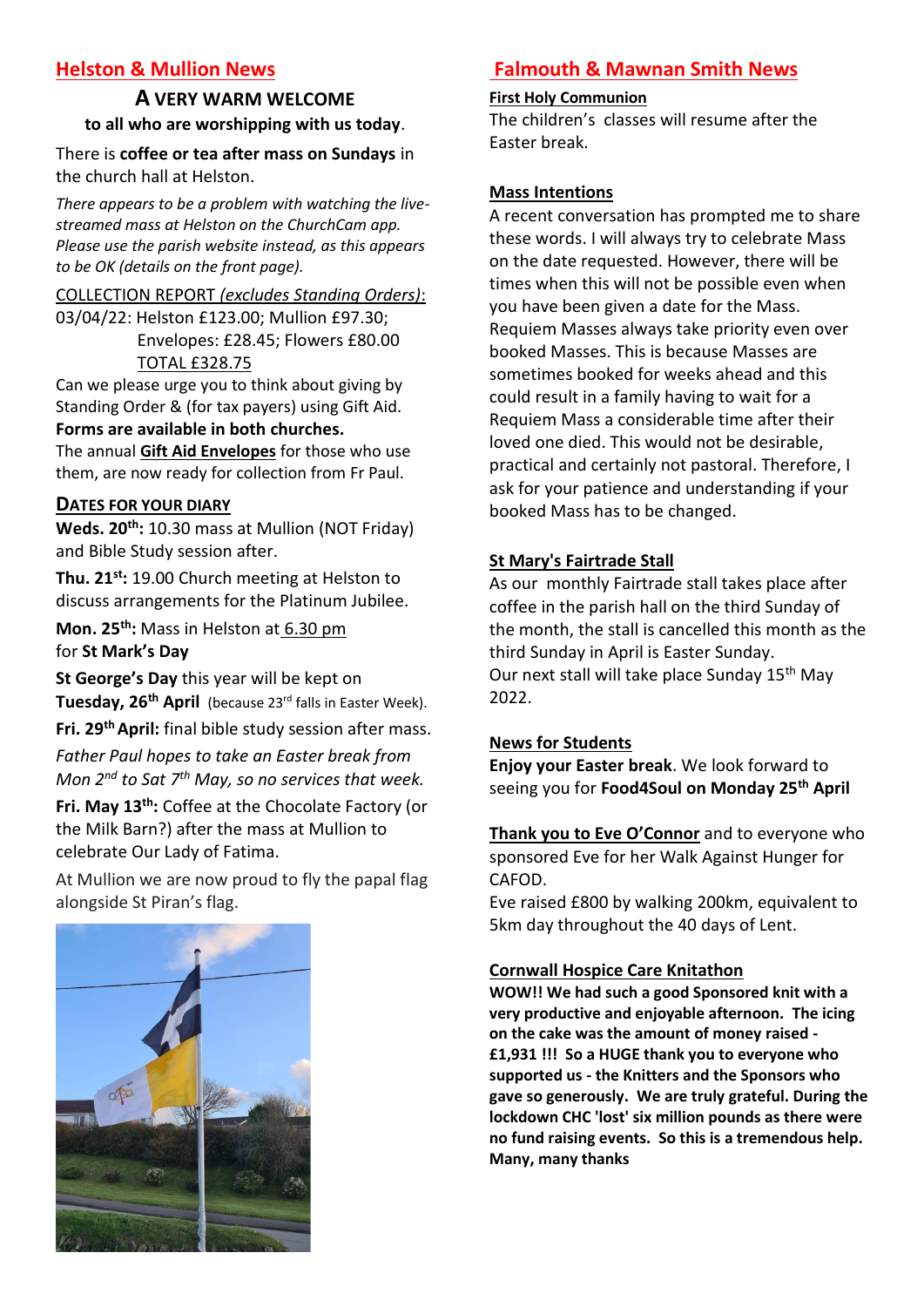#### **Regular Events at Falmouth**

Mondays – Brownies & Guides 3.45 pm Wednesdays – Craft Club 10 am -12 noon Wednesdays - Table Tennis – 3.30 – 5.00 pm 1 st Tuesday – coffee morning – 10.45 am 2<sup>nd</sup> Tuesday - Justice & Peace 2.00 pm Last Tuesday – Living with Loss 2.00 pm 3 rd Sunday – Fairtrade after 10.30 Mass



**Easter Eggs for Seafarers** More eggs delivered due to your generosity

## **Social & Fundraising Team Meeting Tuesday 26th April 2022**

The team will meet in the parish hall after Mass (10.45). Everyone is welcome to our meetings.

## **Congratulations**

And prayers to **Dewi Thomas** and **Mark Holley**. Dewi was baptised and confirmed at the Easter Vigil Mass and Mark was received into full communion with the Catholic Church and confirmed at the same Mass. We warmly welcome them into our parish family.



## **News for All 4 Churches**

**CALLING ALL WOMEN** – take up your spiritual arms! Come and pray a public Rosary for peace in the Ukraine.

Time: 11am on Saturday 30<sup>th</sup> April; Place: on Lemon Quay, outside the Hall for Cornwall.

#### **Catechetical Camps**

This year we return the Camps to the pre-Covid format, meeting at Grangehurst, at Buckfast Abbey, for the Junior and Senior Camps, and St Rita's in Honiton for the St Petroc's Camp

**Junior Cam**p 7<sup>th</sup> – 12<sup>th</sup> August (School Years 3-6) Senior Camp 31st July -5<sup>th</sup> August

(Grangehurst) (School years 7 -10) **St Petroc's Camp** 31<sup>st</sup> July - 5th August (St Rita's, Honiton) (School years 11-12) **Camp fee: £210.** (assistance may be available see Fr Brian or Fr Paul for details)

We are always in need of people (aged 18 +) who wish to share their faith by helping with the Camps. If you are able to offer us a week of your time to assist in the day to day running of the Camps, please get in touch to discuss how you might help. All our helpers have to be recruited as volunteers and undergo D.B.S. checks through their parishes.

**In addition to the Camp helpers, we have 3 vital roles for the Catechetical Camps Committee**.

#### **1. TREASURER**

To manage the finances of the Camp Committee, involving the overseeing the collection of fees for the Camps, paying for food and services; budgeting for the camps.

#### **2. ADMINISTRATOR**

To provide a single point of contact with the parents/guardians of the young people applying for camp; to liaise with the Camp Leaders.

**3. CATECHIST (particularly for the Junior Camp)** To take the theme for the Camp and provide materials for use during the Camp, appropriate to the age group; to assist other helpers in delivery of the faith material.

This latter role is very important, particularly this year as we come back to face-to-face camps. **Contact office for details**